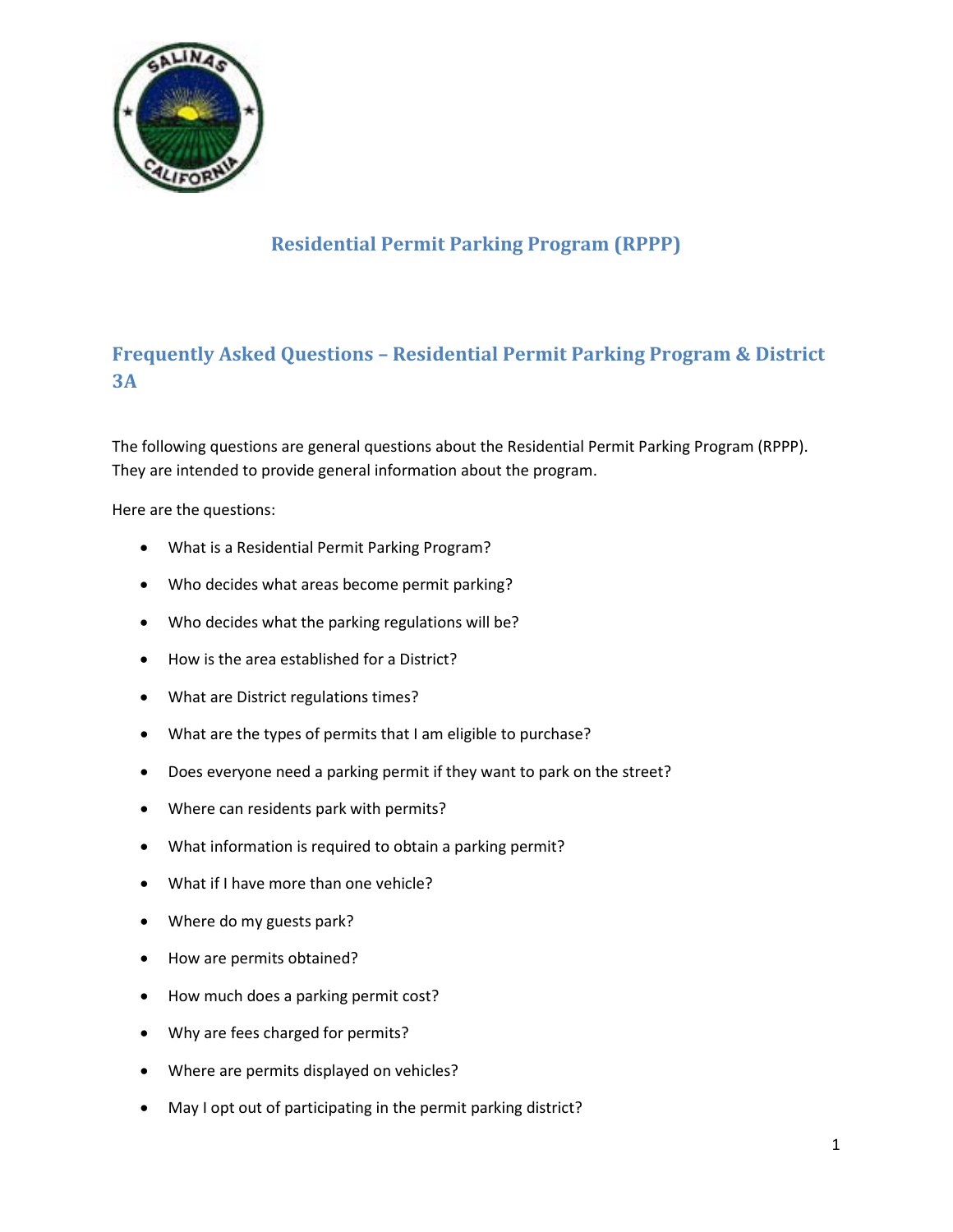- What happens if we opt out of the program?
- Does my permit exempt me from street sweeping or other parking regulations?
- Do I need a permit if I have a disabled persons placard issued by DVV?
- Will my permit be valid in other Parking Districts established in the City?
- Does having a permit guarantee a space?
- Who provides enforcement?
- Who do I call when a vehicle is observed parking without a permit?
- How much will citations cost for parking without a permit?
- Can a permit be revoked?
- Can I receive a citation if I forget to display a permit?
- How do I obtain daily visitor permits for a party or event at my home?
- I lost my guest permit (s), how do I obtain a replacement permit?
- My guest permit was stolen, how do I obtain another one?
- I have a new vehicle, how do I obtain a replacement permit?
- I have a vehicle with temporary plates, how do I apply for a permit?
- I have moved from the District, what happens to my permit?
- I have a service person, (construction worker, landscaper, delivery, etc.) visiting my property, where do they park their vehicle?
- My friend/family member/significant other works near my house. Can I lend her/him my guest permit?
- Are residential parking zones enforced on holidays?
- I forgot to display my resident permit/my visitor forgot to display my guest permit and received a citation. Do I have to pay it?

## **1. What is a Residential Permit Parking Program?**

Residential Permit Parking Districts are parking zones/areas or districts in residential areas that specifically limit on-street parking to area residents with a permit. The designation process is initiated by a petition signed by residents living in a residential neighborhood impacted by non-residential parkers and presented to the City Engineer. Upon receipt of a petition, City staff verifies the petition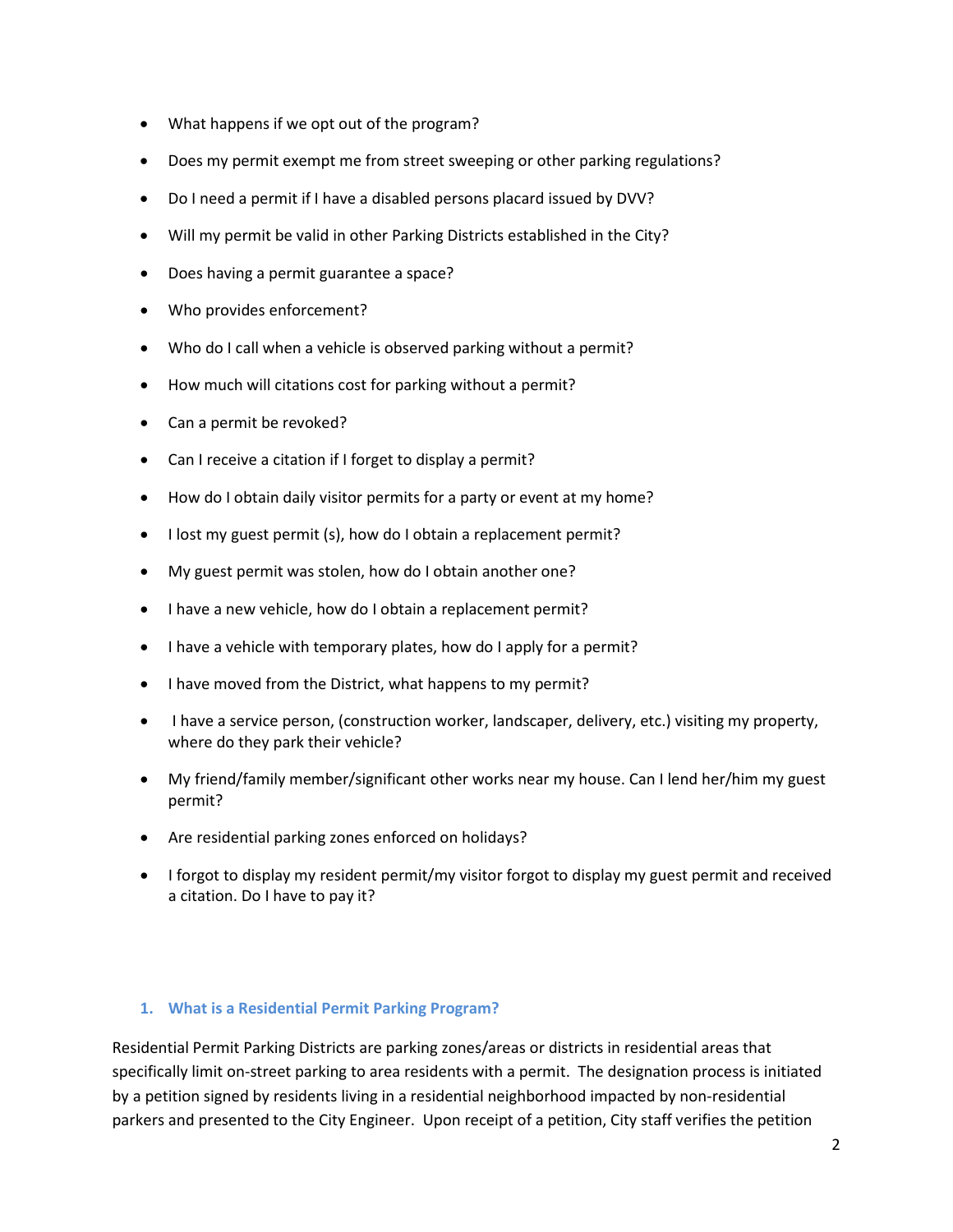and undertakes surveys or studies as deemed necessary to determine whether a street or area should be designated as a Residential Permit Parking zone or district.

## **2. Who decides what areas become permit parking?**

Residential Permit Parking Districts are initiated at the request of residents who petition the City. If the petition represents a majority of the residential dwelling units on a street, a study of parking occupancy and use in the neighborhood will be completed. The results of the study will then be presented at public hearings before the Traffic and Transportation Commission and the City Council, who ultimately approve the boundaries of the district. The City provides [petition forms](http://www.ci.salinas.ca.us/services/finance/pdf/Parking/PetitionforResidentialPermitParking.pdf) required for residents to complete petitions, but City staff will not be available to assist residents in obtaining signatures on petitions.

## **3. Who decides what the parking regulations will be?**

The parking regulations adopted will be the result of input from the community process, studies and public hearings held before the Traffic and Transportation Commission, and the City Council. The City Council adopts by resolution parking regulations pertaining to each permit district based on the input from the community process, study data collected, and information presented at the public hearings.

## **4. How is the area established for a District?**

Once a petition is received by the City requesting a review for establishing a permit district, the City undertakes a study of the impacted neighborhood to understand the degree of the impact, days and hours of the influence and determine what entities are causing the parking impacts in the affected areas. If the study provides sufficient evidence of an impacted area (zone where non-residential parking is occurring), an area of influence (area which will become a spillover area where non-residential parking will shift if the program is implemented), and the days and hours of impact, a residential parking zone may be established upon approval by the City Council.

## **5. What are the District regulation times?**

The regulation days and hours are established by the City Council. They are part of the resolution adopted by the Council establishing the Permit District. The regulation times are based on the input from the community process, study information collected and information presented at the public hearing. The regulations for the District are then provided in th[e Resolution](http://www.ci.salinas.ca.us/services/finance/pdf/Parking/Resolution_19778.pdf) adopted by the Council.

## **6. What are the types of permits that I am eligible to purchase?**

Each household within any given permit district is eligible to purchase annual resident permits for each vehicle registered to a household member and the residential address (limit of three per household), annual guest permits (limit of two per household), which are assigned to the household, and daily guest permits (limit of 25 per quarter per household).

## **7. Do we need a parking permit if they want to park on the street?**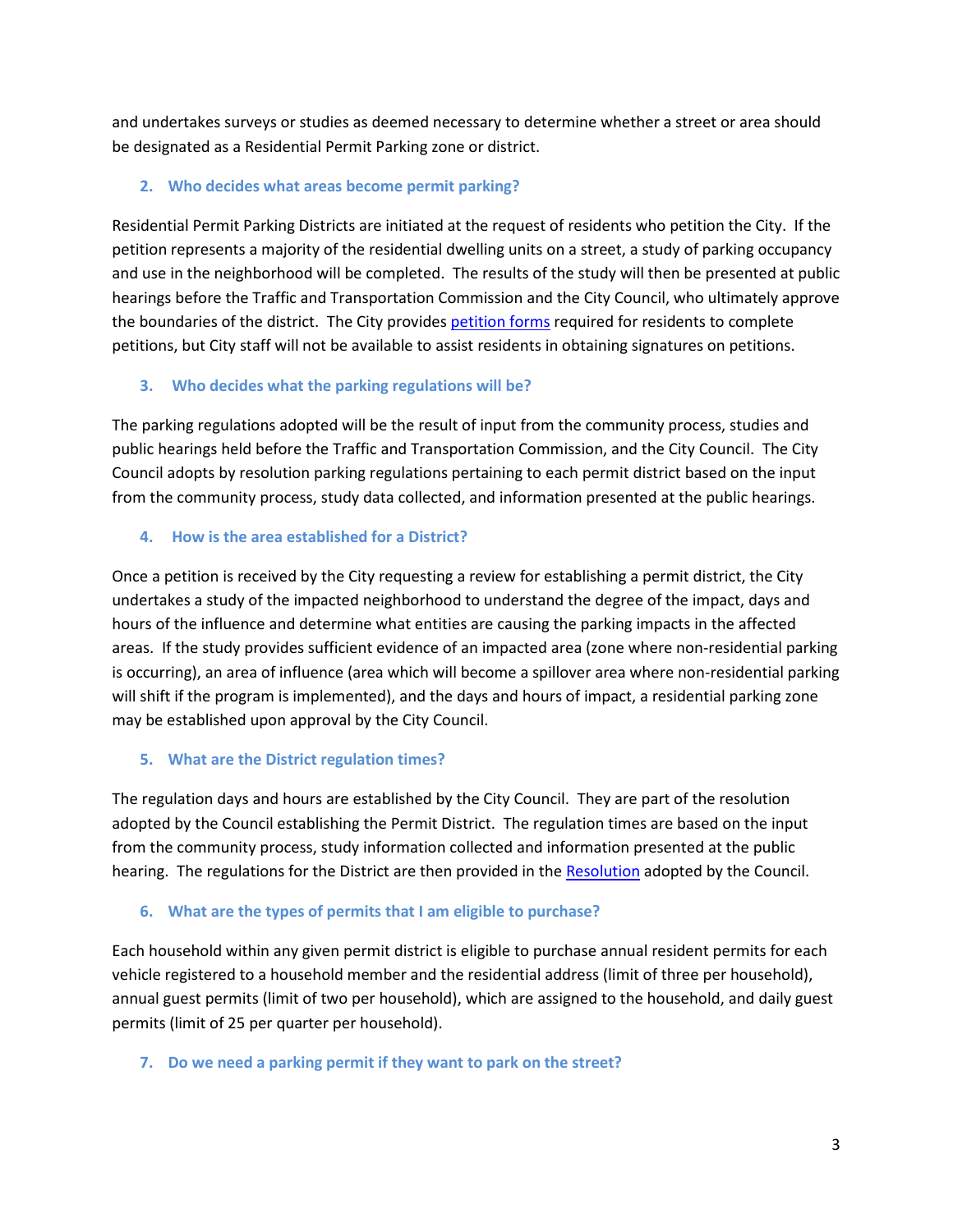Yes. In order to park on residential streets posted with permit parking regulations, you must have a resident permit, guest permit, or daily guest permit during regulation days and hours. However, if you have sufficient off-street parking available (such as on a private driveway or garage), you are not required to purchase a permit.

## **8. Where can residents park with permits?**

Resident vehicles displaying permits may park anywhere in the District where signs controlling parking are posted. Vehicles with permits are not required to park on specific or designated streets. Permits are specific to the district established. For example, District 3A permits are not valid in other parking districts established in the City.

## **9. What information is required to obtain a parking a parking permit?**

You must live within the boundaries of a permit parking district. In order to obtain a permit you are required to provide proof of residency (such as a rental agreement, utility bill or other identification indicating applicant's physical address) along with a current driver's license, vehicle registration and insurance information. Vehicles must be registered to a household member. The requirements for purchasing a permit are documented in the City's [Ordinance](http://www.ci.salinas.ca.us/services/finance/pdf/Parking/Ordinance_2498.pdf) and/or [Resolution.](http://www.ci.salinas.ca.us/services/finance/pdf/Parking/Resolution_19778.pdf)

## **10. What if I have more than one vehicle?**

Residents may purchase annual resident permits for vehicles registered to household members with valid vehicle registration and insurance, up to a limit of three permits per household.

## **11. Where do my guests park?**

Guests visiting residents must display a guest permit to park on residential streets during the regulations for days and hours for the established permit District. Residents must obtain either an annual guest permit for guests or daily guest permits if a special event or occasion is held during the regulation hours.

The number of annual guest permits is limited to two permits per household. These permits may be applied for on the City's website or at City Hall.

Residents may also obtain up to 25 one-day guest permits for a nominal charge to accommodate guests for a party or social event. The number of permits is limited so that street parking availabilities are maintained for all users. The City Ordinance also limits the number of times that a resident may purchase permits one time each calendar quarter during the year. Daily visitor parking permits will not be issued prior **to 10 days before** the event and may be applied for on the City's website or at City Hall. Daily guest permits are valid on the day of the event only.

## **12. How are permits obtained?**

Residents may apply for permits online via the City's website or in person at Salinas City Hall's Finance Department. Annual resident permits and annual guest permits will be issued during a registration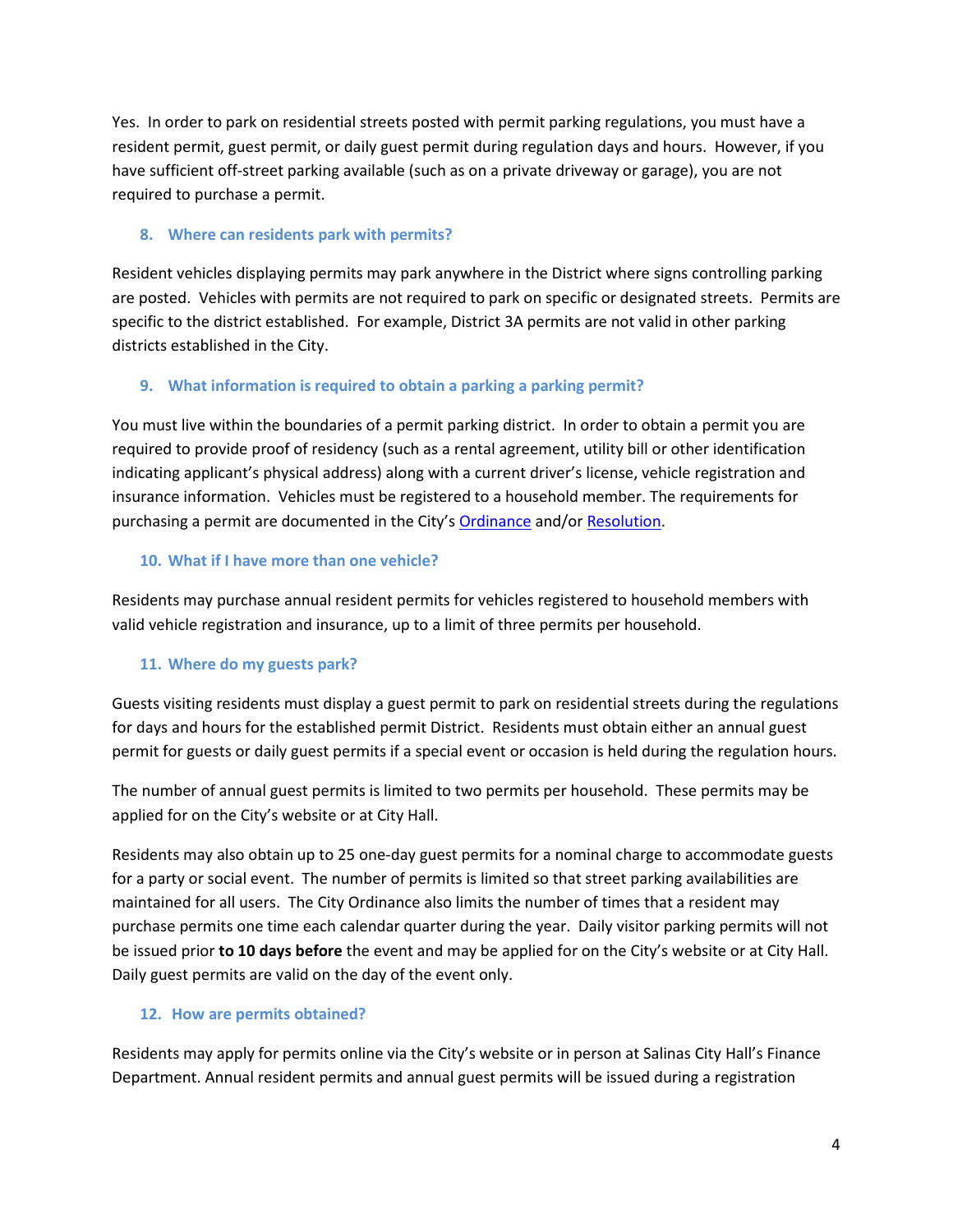period each year established by the City. You can apply for daily guest permits online, but they must be picked up at the City's Finance Office (758-7211), located at City Hall during regular office hours.

Parking permits will not be issued to any individual with outstanding parking tickets/citations or without a valid driver's license (required for proof of identity and residency).

#### **13. How much does a parking permit cost?**

Listed below are District 3A permit fees:

Annual Resident Permit - \$25 per permit per year

Annual Guest Permit - \$30 per guest permit per year

Daily Guest Permits - \$5 flat fee for up to 10 daily guest permits per event; \$10 flat fee for 11-25 daily guest permits per event

Re-Issuance of Annual Resident Permit - \$15 per permit

Re-issuance for Annual Guest Permit -  $$18/$36/$54$  for  $1<sup>st</sup>$ ,  $2<sup>nd</sup>$ , and  $3<sup>rd</sup>$  reissuance <sup>of</sup> permits, respectively.

## **14. Why are fees charged for permits?**

The program is a self-sustaining program with no funds provided from the City's General Fund. The program is funded exclusively by permit fees collected. Fees collected are used to cover the costs of staffing for issuing permits, supplies, materials, signs, and markings and other services to support the program.

Additionally, from time to time, the City Council will review the revenues and costs for each residential parking permit district. In its review, the Council may increase the permit fees to maintain a selfsustaining program or discontinue the program for the district if it cannot continue to be self-sustaining.

During year one (1) of the program, Salinas Valley Memorial Healthcare System will be paying all costs for the program, except re-issue fees for replacement permits acquired after the initial issuance of permits.

## **15. Where are permits be displayed on vehicles?**

For ease of visibility for enforcement personnel, permits must be displayed in designated areas on vehicles. The annual resident permits must be affixed to the front windshield, on the left side (driver's side), lower corner. Annual guest permits are "hangtag" permits and must be placed on the rearview mirror. Daily guest permits are "hangtag" permits and must be placed on the rearview mirror.

## **16. May I opt out of participating in the permit parking district?**

If a resident has sufficient driveway and/or garage space, on-street parking may not be necessary. Residents living within a District are not required to purchase parking permits if they do not anticipate a need to park their vehicles on residential streets during the regulation hours.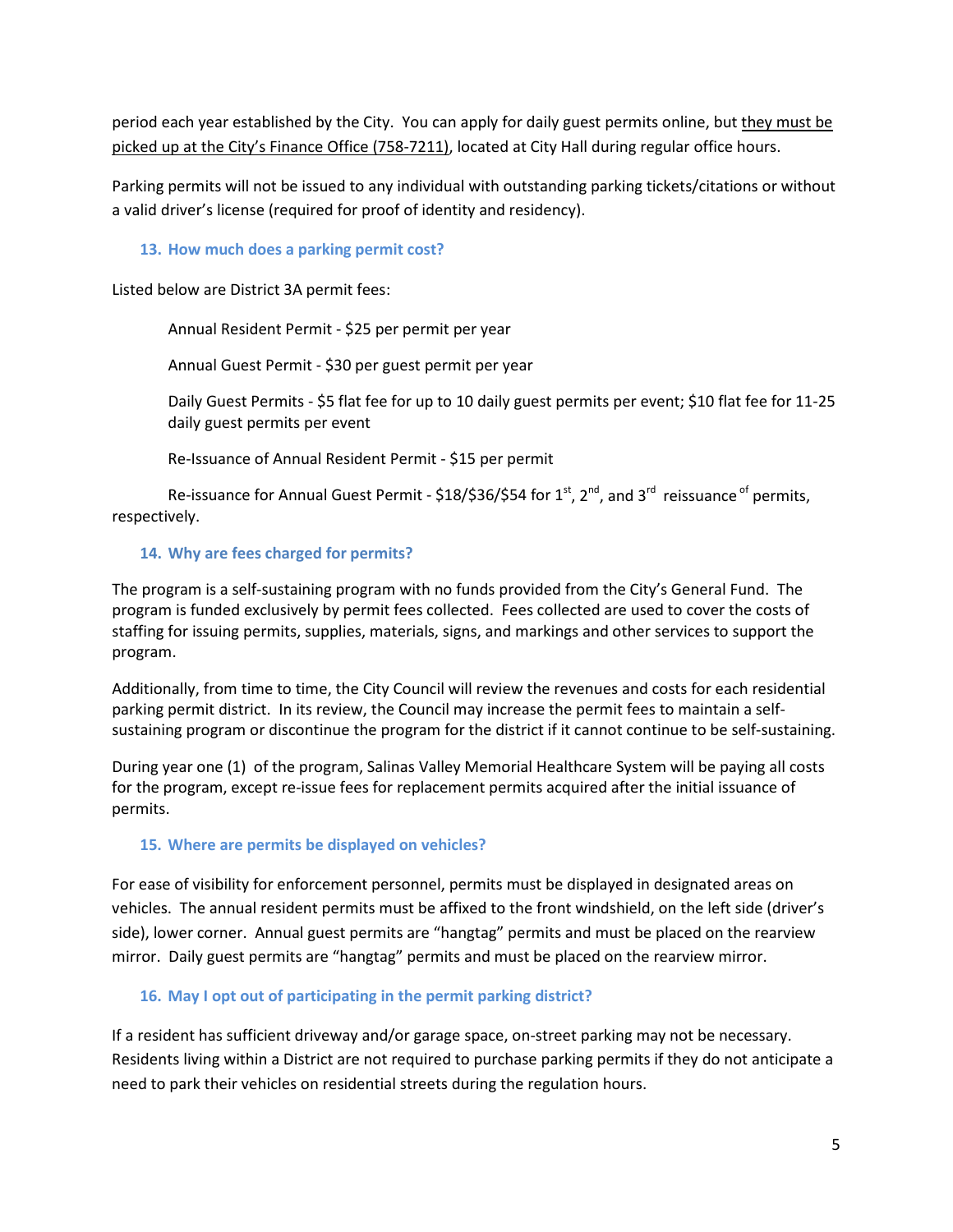Additionally, once a permit parking district is established, a block of residents may elect to petition out of the permit parking district. In order to opt-out of an established permit parking district, residents must complete [a petition](http://www.ci.salinas.ca.us/services/finance/pdf/Parking/ResidentialPermitParkingOptOut.pdf) (with 51% of residents on a block), representing a majority of the dwelling units on a block. The completed petition is then presented to City staff requesting that their street desires to opt out of the Permit Parking District. However, once opted out, the residents of a street may not petition to re-enter the district for two years.

### **17. What happens if we opt out of the program?**

Residents who opt-out of the program will not be eligible to re-enter the program for a two (2) year time period. Additionally, when a street is again eligible and wants to re-enter the program, a new parking study may be required. Residents may be required to pay the full implementation costs to reenter the program at that time. The costs for re-entering the program may include the parking study, signs and street markings, permit issuance management, software/program changes, and any other costs related to add your street into the district.

#### **18. Does my permit exempt me from street sweeping or other parking regulations?**

No. Residential permit holders are not exempt from any parking restrictions indicated by signs or curb markings and failure to comply with these restrictions may result in issuance of citation and/or permit revocation. . Permit parking regulations are not enforced on holidays.

#### **19. Do I need a permit if I have a disabled persons placard issued by the DMV?**

No. Vehicles displaying a valid disabled placard/plate and disabled veterans placard/plates are exempt from permit parking restrictions. However, vehicles displaying disabled placards/plates are not exempt from other parking restrictions indicated by signs or curb markings.

## **20. Will my permit be valid in other Parking Districts established in the City?**

No. Permits are non-transferable between parking districts. For example, a District 3A permit is only valid within the District 3A boundaries.

#### **21. Does having a permit guarantee a space?**

Possession of a parking permit does not guarantee or reserve an on-street parking space within the permit parking district. All on-street spaces are available to permit holders on a first-come basis.

#### **22. Who will provide enforcement?**

The City of Salinas' Police Department will provide enforcement. No other entity is allowed to issue parking citations within the City.

#### **23. Who do I call when a vehicle is observed parking without a permit?**

Residents may call the City's Parking Enforcement number (831-758-7321) to report illegal parking occurrences.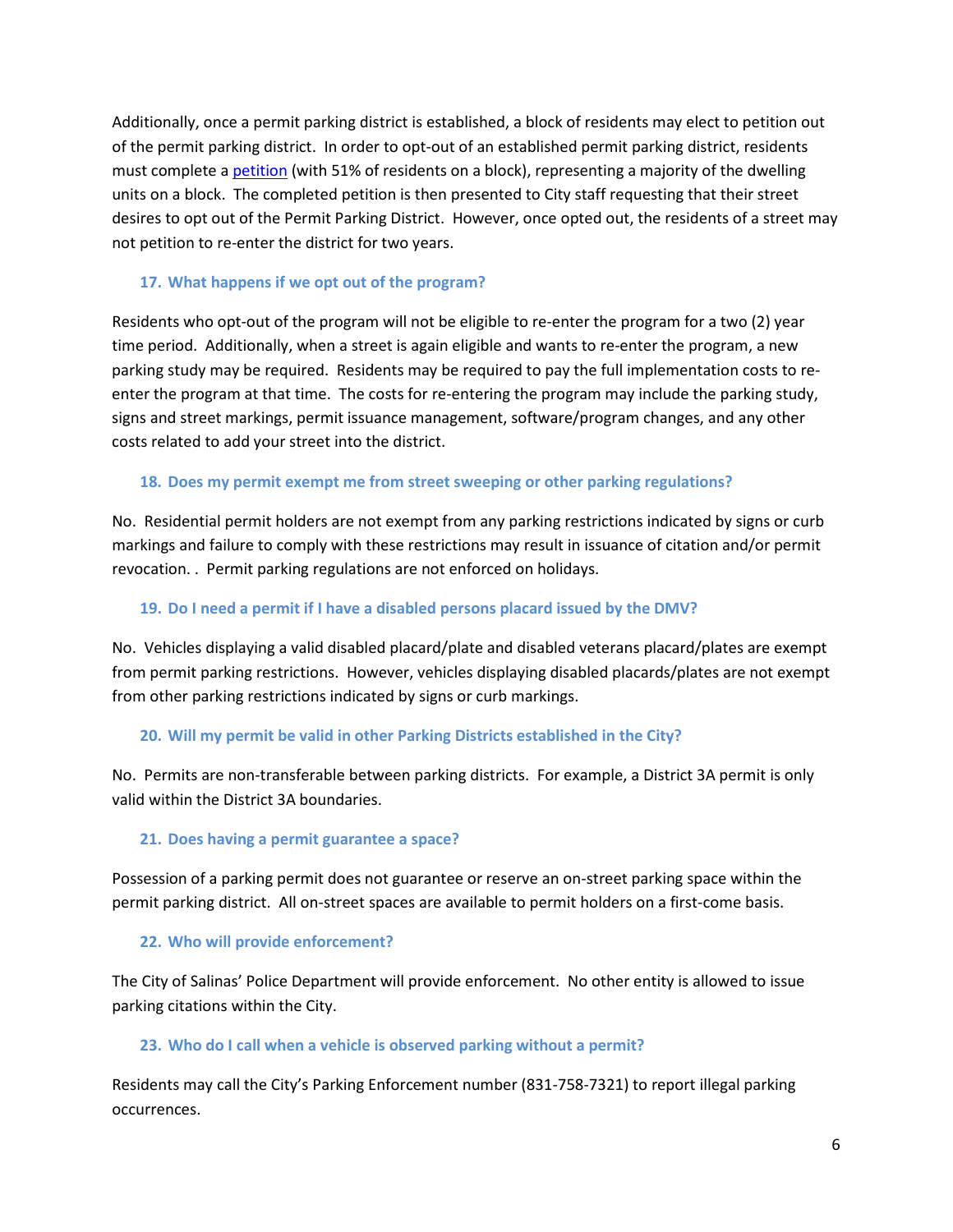#### 24. **How much will citations cost for parking without a permit?**

The City establishes citation penalty fees for a wide variety of infractions. The specific fee for a citation will depend upon the nature of the infraction.

Penalty schedules are updated from time to time. This may result in increased citation fees in the future. Citations not paid by the due date are subject to additional late fees.

The current citation fee for all penalty infractions in District 3A is \$35.

#### **25. Can a permit be revoked?**

Yes. The City Engineer, the Chief of Police, and their designees are authorized to revoke parking permits of any person because of, but not limited to, any of the following grounds (se[e Resolution](http://www.ci.salinas.ca.us/services/finance/pdf/Parking/Resolution_19778.pdf) and [Ordinance](http://www.ci.salinas.ca.us/services/finance/pdf/Parking/Ordinance_2498.pdf) for complete information for rules regarding potential permit revocation):

- 1) Ineligibility for a permit under the terms of this Ordinance at the time of the application;
- 2) Ceasing to be eligible for permits during the term of the permit;
- 3) Failure to comply with or violating any condition imposed on the issuance of a permit; or
- 4) Failure to comply with or violation of any provision of the Ordinance or any related law or regulation.

#### **26. Can I receive a citation if I forget to display a permit?**

Yes. Citations are issued based on the vehicle evidence witnessed by Parking Enforcement personnel at the time of citation issuance. Citations will be issued to all vehicles parked within the District without a permit during District regulation hours. If a permit holder fails to display permits or displays them in a location on the vehicle other than what is indicated in the ordinance/resolution and/or instructions issued with the permit for display, citations will be issued.

## **27. How do I obtain daily visitor permits for a party or event at my home?**

You may apply for up to 25 daily guest permits online [\(www.ci.salinas.ca.us\)](http://www.ci.salinas.ca.us/) up to **10 days prior** to the event. A nominal charge (\$5 flat fee for up to 10 daily guest permits per event; \$10 flat fee for  $11 - 25$ daily guest permits per event) will be charged for permits. You are limited to 25 daily guest permits per quarter per calendar year.

You may also apply for and obtain daily guest permits at the City's Finance Department at City Hall.

Daily guest permits can be ordered online. However, they must be picked up by the resident at the City's Finance Department.

#### **28. I lost my guest permit (s), how do I obtain a replacement permit?**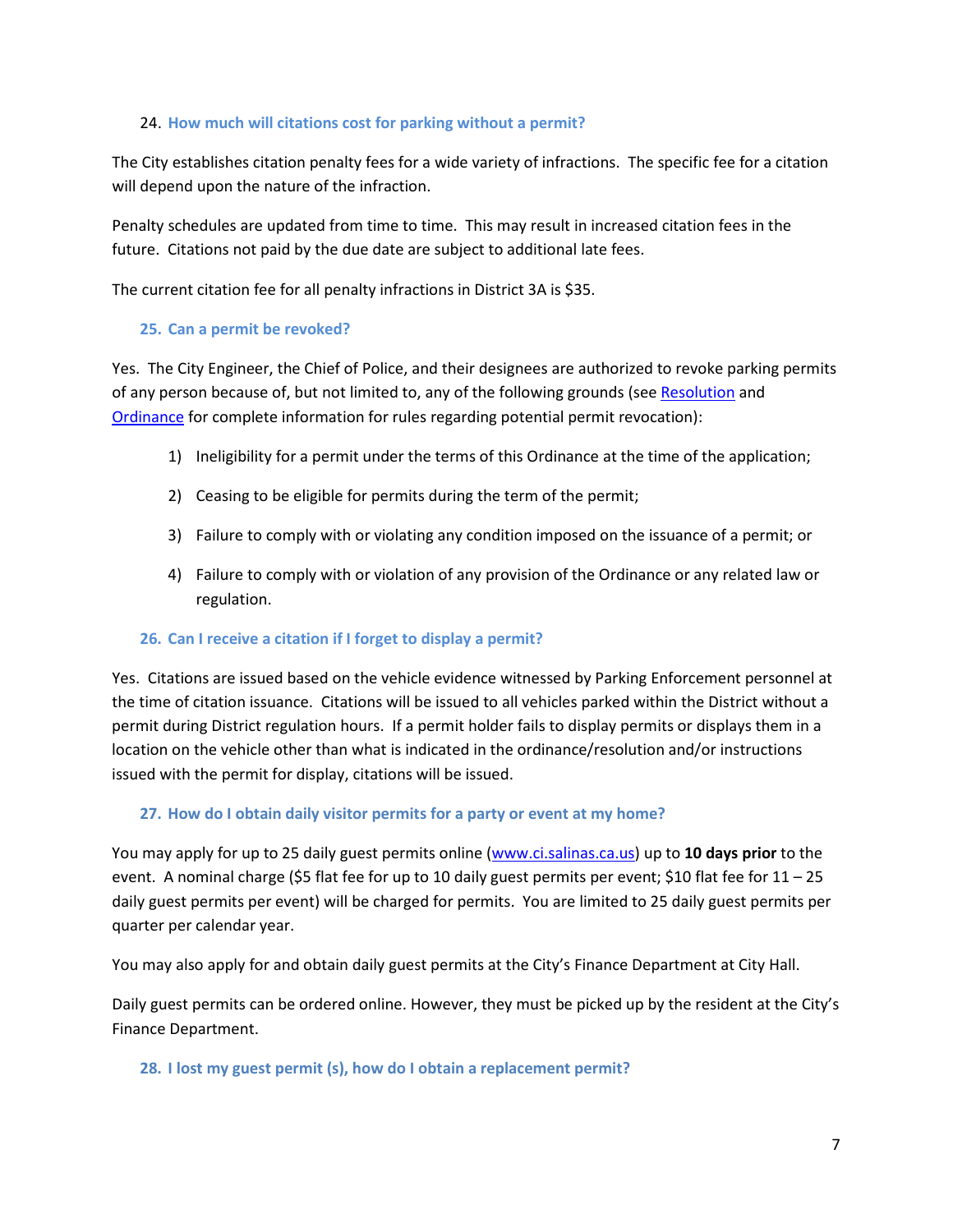A lost permit report must be filed at the City's Finance Department providing information about how the permit was lost. A replacement fee will be charged for lost permits (see parking fee schedule or [Resolution\)](http://www.ci.salinas.ca.us/services/finance/pdf/Parking/Resolution_19778.pdf). Replacement permits cannot be requested or issued online; reports and re-issue applications must be obtained and submitted at City Hall.

### **29. My guest permit was stolen, how do I obtain another one?**

If a guest permit is stolen, a police report must be completed at the Police Department. Residents may submit a copy of the Police Report to the Finance Department and a new annual guest permit will be issued at no charge to the resident.

#### **30. I have a new vehicle, how do I obtain a replacement permit?**

Prior to the sale of a vehicle with a residential parking permit affixed, you must remove the permit from the vehicle and return it to the City. If a new vehicle is replacing the vehicle being sold, residents must bring the new Department of Motor Vehicle registration information and insurance information along with a Driver's license indicating proof of residency and valid vehicle ownership to the City Hall Finance Department.

#### **31. I have a vehicle with temporary plates. How do I obtain a permit?**

If you have recently purchased a new vehicle and only have temporary plates, you may still register for the resident permit. Simply enter the temporary plate number in the space for vehicle license plate field. When you receive your permanent plates, you must update your file via your online account or bring a copy of your vehicle registration to the City when you receive it. Failure to provide permanent plate information in a timely manner may result in a citation and/or revocation of the permit.

## **32. I have moved from the Permit District. What happens to my permit (s)?**

If you move out of a permit district, your permits are no longer valid and must be returned to the City. Permits are not valid in any other district and cannot be transferred to someone else who either lives within the district or wants to park in the District. Displaying a permit on an unauthorized vehicle may result in the issuance of a citation and/or revocation of permits.

## **33. I have a service person, (construction worker, landscaper, delivery, etc.) visiting my property, where do they park their vehicle?**

Service vehicles readily identifiable as emergency or government vehicles are exempt from the residential permit parking regulations. Vehicles readily identifiable as commercial, delivery, service, utility, or construction vehicles, while actually engaged in providing maintenance, repair, or service work to a residence in a program area, are exempt from the parking restrictions.

## **34. My friend/family member/significant other works near my house. Can I lend them my guest permit?**